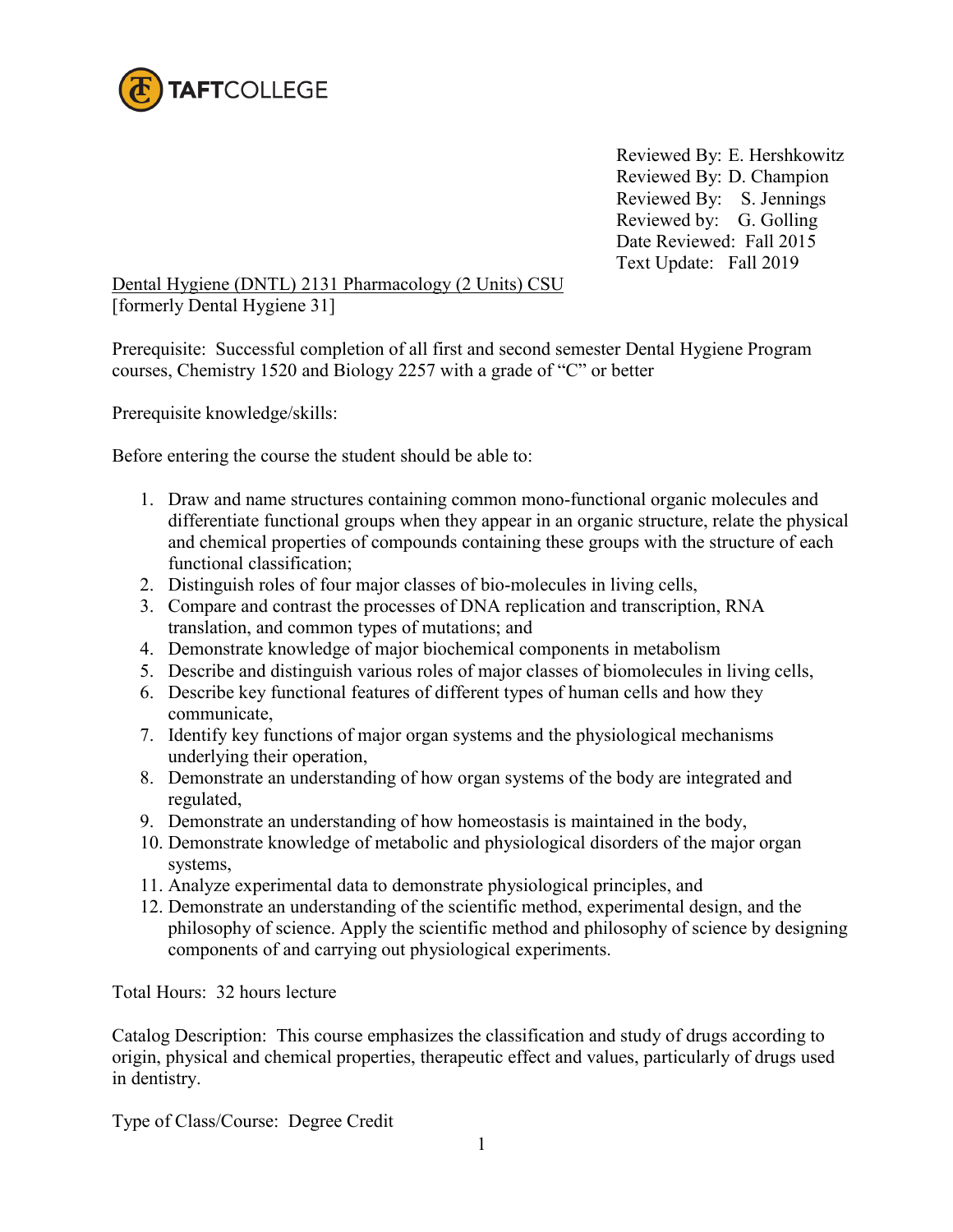

Text: Weinberg, Mea A., et al. *Oral Pharmacology for the Dental Hygienist 2nd Ed.* Pearson, 2012.

Additional Instructional Materials: None

Course Objectives:

By the end of the course, a successful student will be able to:

- 1. Understand the principles needed for safe and effective dental treatment and oral health care.
- 2. Discuss drug properties and mechanisms of action, dosages, intended effects, interactions, and adverse reactions.
- 3. Identify the most commonly used drugs, how they work, and how they affect patients' oral health and dental treatment.
- 4. Understand how principles of pharmacology apply specifically to dental hygienists.
- 5. Understand the latest changes and advances relating to dental treatment, such as adverse drug reactions, antibiotic prophylaxis, osteonecrosis of the jaw, cardiovascular and cholesterol guidelines, oral anticoagulant drugs, and type 2 diabetes.
- 6. Explain drug interactions of clinical interest in dentistry, with explanations as to why certain drugs are used or contraindicated in dental treatment.
- 7. Understand pharmacokinetics and the processes involved with absorption, distribution, metabolism and excretion of drugs.
- 8. Know the parts of a prescription and the rules and regulations relating to prescribing drugs used in dentistry.
- 9. Understand evidence based drug therapy and use in the treatment and prevention of dental disease.

Course Scope and Content:

| Unit I  | <b>General Principles</b>                        |
|---------|--------------------------------------------------|
|         | 1. Information, Sources, and Regulatory Agencies |
|         | 2. Drug Action and Handling                      |
|         | 3. Adverse Reactions                             |
|         | 4. Prescription Writing                          |
| Unit II | Drugs Used in Dentistry                          |
|         | 1. Autonomic Drugs                               |
|         | 2. Nonopioid (Nonnarcotic) Analgesics            |
|         | 3. Opioid (Narcotic) Analgesics                  |
|         | 4. Anti-infective Agents                         |
|         | 5. Antifungal and Antiviral Agents               |
|         | 6. Local Anesthetics                             |
|         | 7. Antianxiety Agents                            |
|         | 8. General Anesthetics                           |

9. Oral Conditions and Their Treatment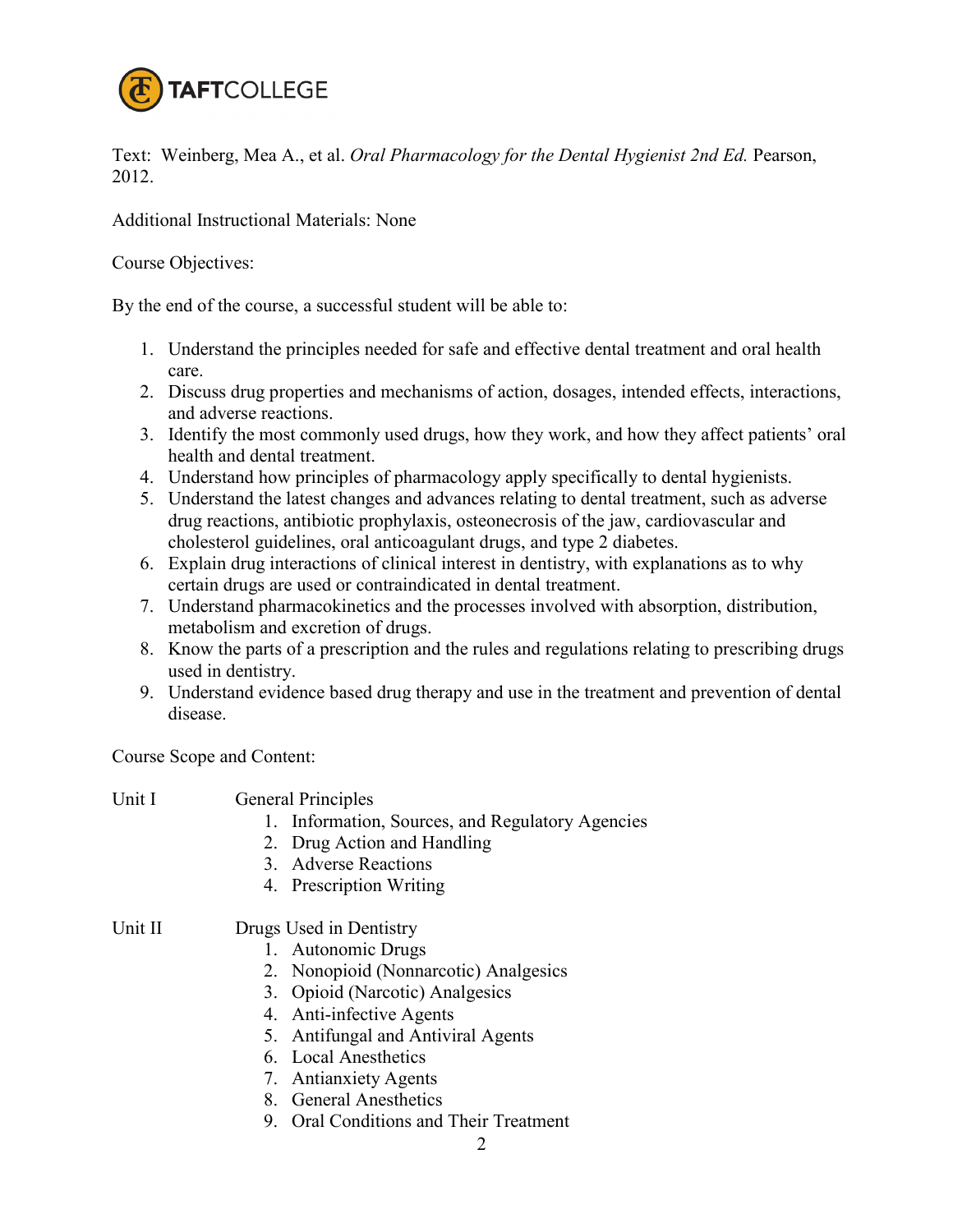

| Unit III | Drugs That May Alter Dental Treatment     |
|----------|-------------------------------------------|
|          |                                           |
|          | 1. Cardiovascular Drugs                   |
|          | 2. Anticonvulsants                        |
|          | 3. Psychotherapeutic Agents               |
|          | 4. Autacoids and Antihistamines           |
|          | 5. Adrenocorticosteroids                  |
|          | 6. Other Hormones                         |
|          | 7. Respiratory and Gastrointestinal Drugs |
| Unit IV  |                                           |
|          | <b>Special Situations</b>                 |
|          | $\blacksquare$                            |

- 1. Emergency Drugs
- 2. Drug Interactions
- 3. Drug Abuse

Learning Activities Required Outside of Class:

The students in this class will spend a minimum of 4 hours per week outside of the regular class time doing the following:

Independent reading and study

Methods of Instruction:

- 1. Lecture
- 2. Class discussions
- 3. Audio-visual presentations
- 4. Evidence based research
- 5. Case Studies

Methods of Evaluation:

- 1. Examinations, quizzes and case studies that include:
	- a. multiple choice items
	- b. matching items
	- c. true/false items
	- d. short answer essay
- 2. Oral presentation
- 3. Evidence based research project

Supplemental Data:

| TOP Code: | 124020: Dental Hygienist |
|-----------|--------------------------|
|           |                          |